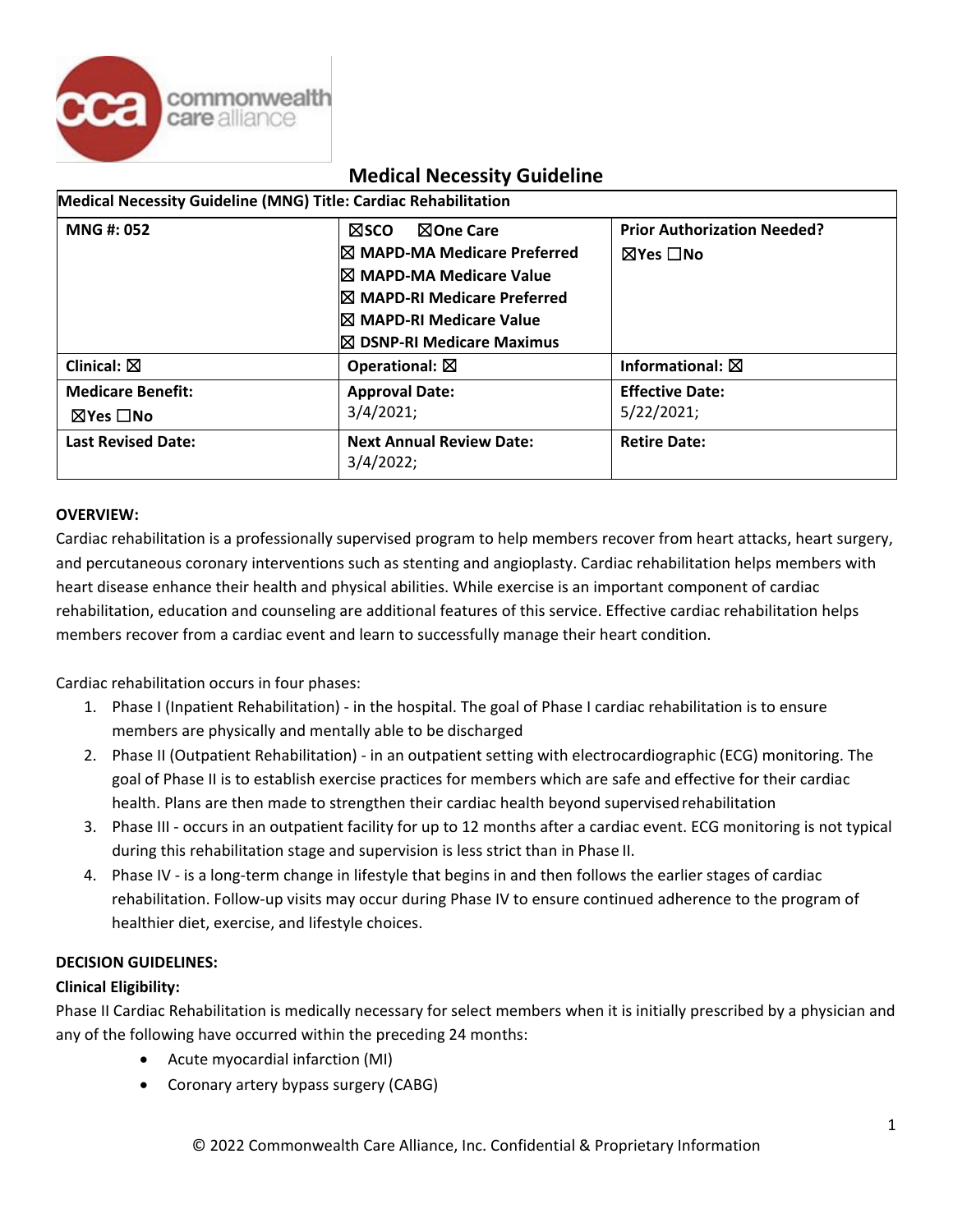

- Percutaneous coronary vessel remodeling (i.e. angioplasty, atherectomy, stenting)
- Valve replacement or repair
- Heart Transplantation or heart-lung transplantation
- Sustained ventricular tachycardia or fibrillation,
- Survivor of sudden cardiac death
- Diagnosis of inoperative or difficult to manage coronary artery disease with symptoms of angina pectoris, which prevents the patient from functioning adequately to meet home or occupational needs (particularly with modifiable coronary risk factors or poor exercise tolerance)
- Placement of a ventricular assist device
- Major pulmonary surgery; Great vessel surgery; MAZE arrhythmia surgery
- Class III or IV congestive heart failure (CHF)

#### **Determination of need:**

Additional cardiac rehabilitation services may be considered medically necessary based on the above listed criteria when an individual has a repeat occurrence of any of the covered conditions.

#### **LIMITATIONS/EXCLUSIONS:**

Cardiac rehabilitation can be authorized for up to a maximum of 36 sessions over a 12-week time period.

Phase III and IV programs are not considered medically necessary because they are self-directed and do not require medical supervision. In other words, our members may complete these programs themselves when they wish. These are not CCA covered services, these services are not paid for, and these do not require prior authorization.

Cardiac rehabilitation programs are not recommended and are considered unsafe or experimental for individuals with coronary artery disease (CAD) who have the following conditions:

- Acute pericarditis or myocarditis; or
- Acute systemic illness or fever; or
- Forced expiratory volume less than 1 liter; or
- Moderate to severe aortic stenosis; or
- New-onset atrial fibrillation; or
- Progressive worsening of exercise tolerance or dyspnea at rest or on exertion within the previous week;or
- Recent embolism or thrombophlebitis; or
- Significant ischemia at low work rates (less than 2 METs, or metabolic equivalents); or
- Third-degree heart block without pacemaker

## **KEY CARE PLANNING CONSIDERATIONS:**

Below are criteria for determining when a member is able to leave a cardiac rehabilitation program: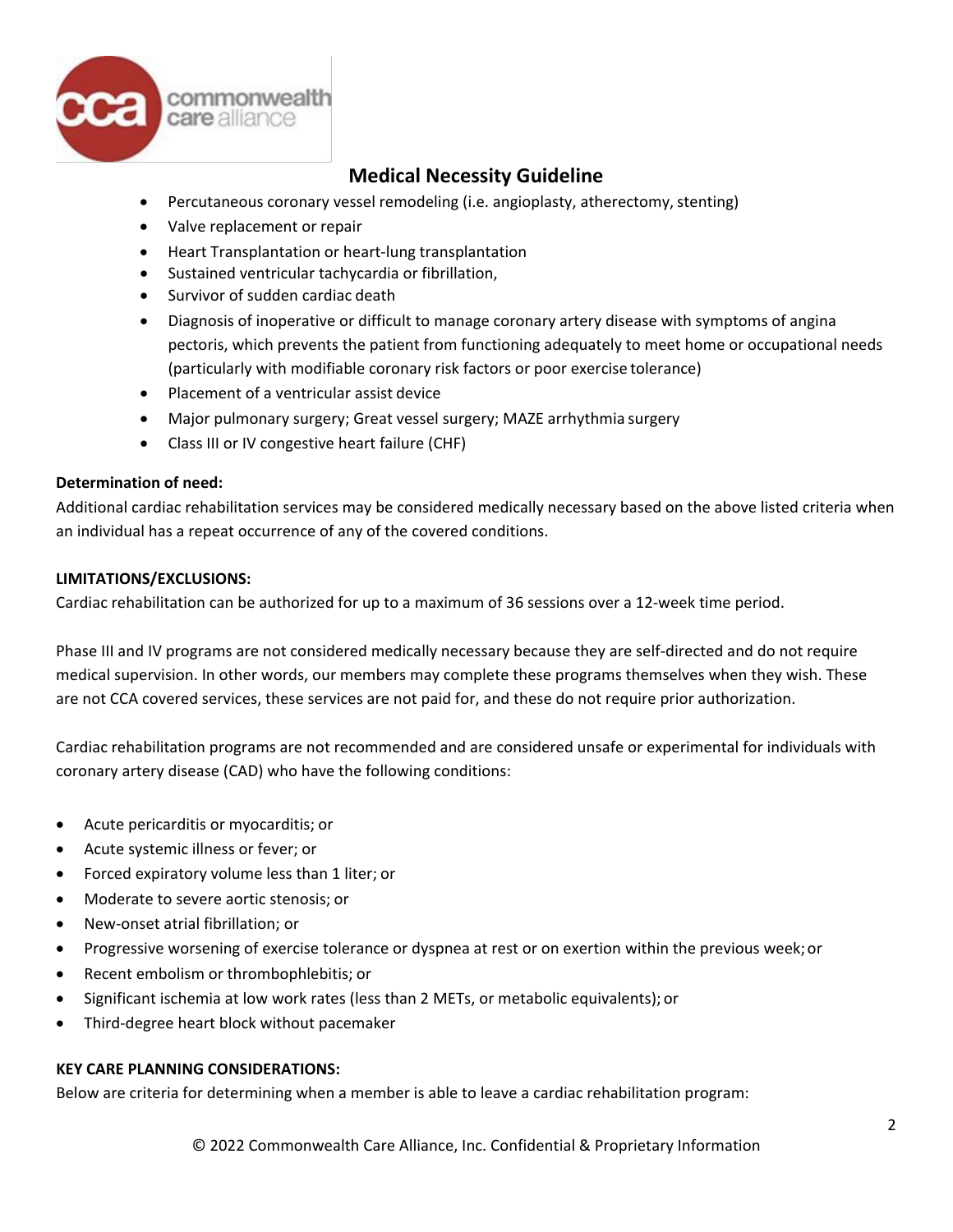

- Patient has achieved a stable level of exercise tolerance without ischemia or dysrhythmia; and
- Symptoms of angina or dyspnea are stable at the patient's maximum exercise level; and
- Patient's resting blood pressure and heart rate are within normal limits; and
- The stress test shows no ischemia during exercise.

**AUTHORIZATION:** Cardiac Rehabilitation requires an authorization with the following codes listed below:

#### **CPT Codes:**

93797 - Physician or other qualified health care professional services for outpatient cardiac rehabilitation; without continuous ECG monitoring (per session)

93798 - Physician or other qualified health care professional services for outpatient cardiac rehabilitation; with continuous ECG monitoring (per session)

#### **HCPCS Codes:**

S9472 - Cardiac rehabilitation program, non-physician provider, per Diem

## **REGULATORY NOTES:**

Covered by Medicare

#### **RELATED REFERENCES:**

This DST guide is not a rigid rule. CCA has the mission to address all of our complicated members' health needs. Care partners can identify members with Behavioral Health and HOPE (\*) challenges who may benefit from extending these guidelines to support our at-risk members' unique health challenges. CCA encourages our clinicians to clearly document our members' unique health contexts when requesting care which does not meet this formal DST's conditions and recommendations.

\*High Opiate Patient Engagement = members with high doses of opiates whom we hope to help by treating their pain alternatively and reducing their exposure to dangerous opiates.

[http://www.hopkinsmedicine.org/johns\\_hopkins\\_healthcare/downloads/Updated\\_Policies/cms\\_03\\_02\\_cardiac\\_rehabili](http://www.hopkinsmedicine.org/johns_hopkins_healthcare/downloads/Updated_Policies/cms_03_02_cardiac_rehabilitation_mca_2016.pdf) [tation\\_mca\\_2016.pdf](http://www.hopkinsmedicine.org/johns_hopkins_healthcare/downloads/Updated_Policies/cms_03_02_cardiac_rehabilitation_mca_2016.pdf)

[http://www.aetna.com/cpb/medical/data/1\\_99/0021.html](http://www.aetna.com/cpb/medical/data/1_99/0021.html)

## **ATTACHMENTS:**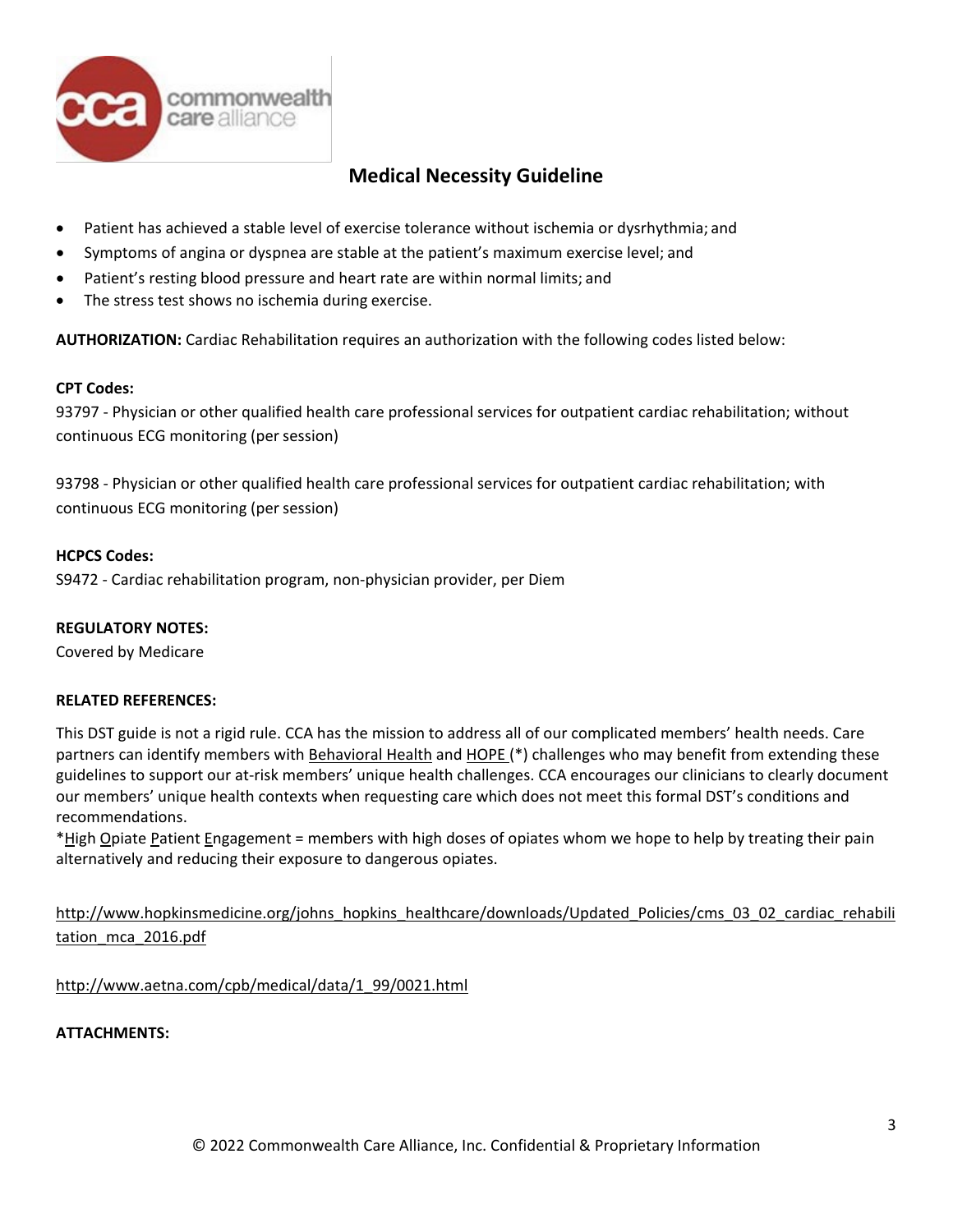

| <b>Medical Necessity Guideline</b> |                                                                                   |  |
|------------------------------------|-----------------------------------------------------------------------------------|--|
| <b>EXHIBIT A</b>                   | Definitions for the purposes of this DST (from Johns Hopkins):                    |  |
|                                    | Phase I - Inpatient Rehabilitation: The objectives in phase I (the first 14 to 21 |  |
|                                    | postoperative or post-event days) are intended to provide surveillance for        |  |
|                                    | optimal patient management. In addition to providing a structured                 |  |
|                                    | progressive ambulation program, specially trained healthcare personnel teach      |  |

the member how to recognize cardiac symptoms and respond appropriately; explain the doses, effects, and side effects of the medications; educate member on stress management; and discuss cardiovascular disease risk factors.

Phase II – Outpatient Rehabilitation: A symptom-limited exercise test is administered, establishing the patient's MET (metabolic equivalents) capacity and identifying high-risk characteristics that require further evaluation or intervention. Risk stratification is used to identify members at risk for death or reinfarction and to provide guidelines for the rehabilitative process. Members may meet with a physical therapist and a dietician during this phase of rehabilitation. Rehabilitation is supervised by specially trained personnel. Most exercise programs consist of 3 sessions per week for 4 to 12 weeks for approximately an hour with continuous ECG monitoring. The member warms up for 10 to 15 minutes with various callisthenic exercises, then performs exercises using the following modes: stationary bicycle ergometry (with leg only, arm only, or arm-leg combinations), treadmill walking, arm ergometry, and rowing. These exercises are followed by a 10- to 15-minute cool-down period.

Phase III and Phase IV – Long-Term Rehabilitation: The member continues exercise and modified behaviors related to risk factors at home or in a community-based facility. The member performs an adequate warm-up session before exercises, which may include walking, bicycling, jogging, swimming, calisthenics, weight training, and endurance sports, depending upon the maximum exercise capacity and the personal preferences of the patient. Group support and counseling are critical for ongoing reinforcement.

**EXHIBIT B**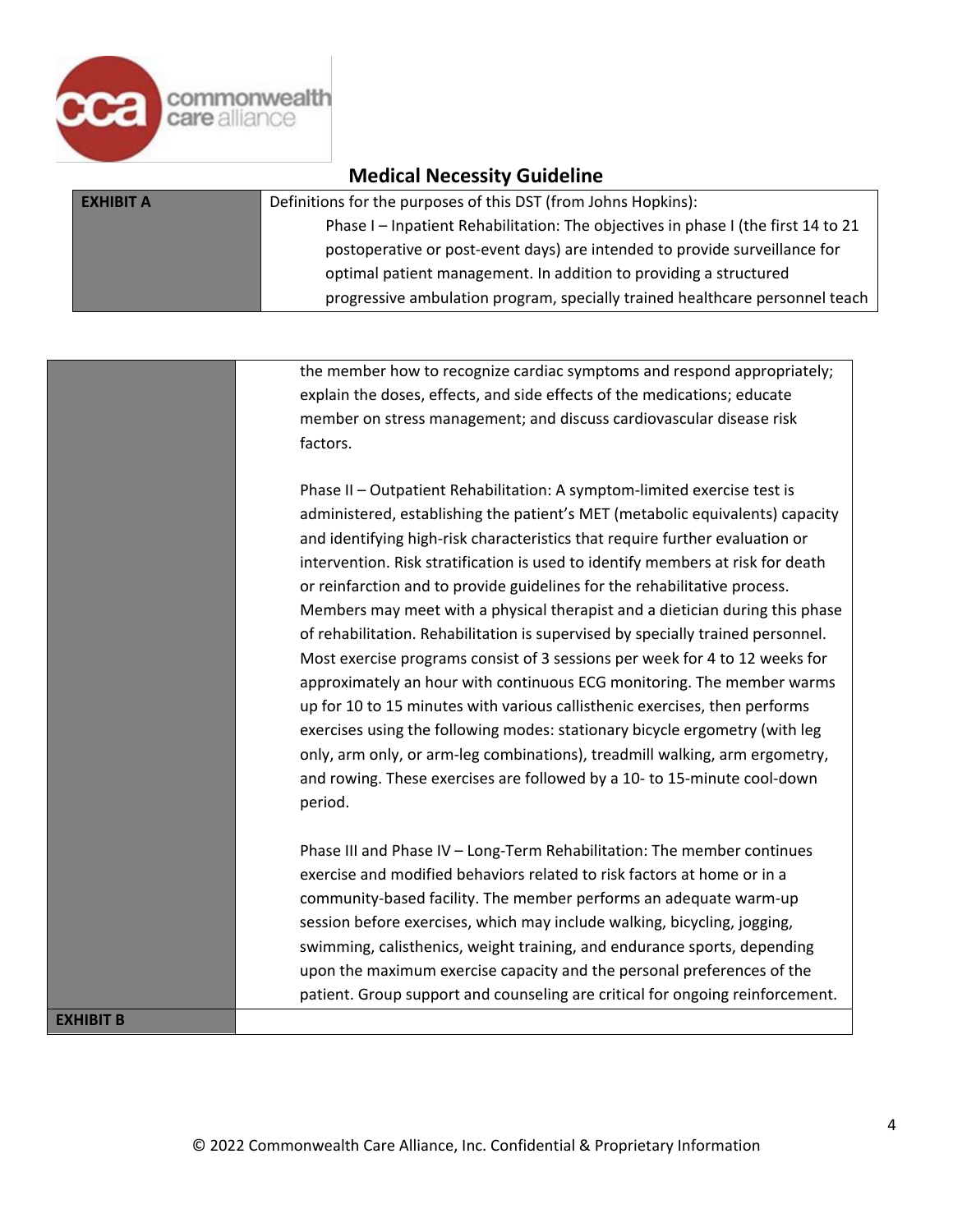

# **REVISION LOG:**

| <b>REVISION</b> | <b>DESCRIPTION</b> |
|-----------------|--------------------|
| <b>DATE</b>     |                    |
|                 |                    |
|                 |                    |
|                 |                    |